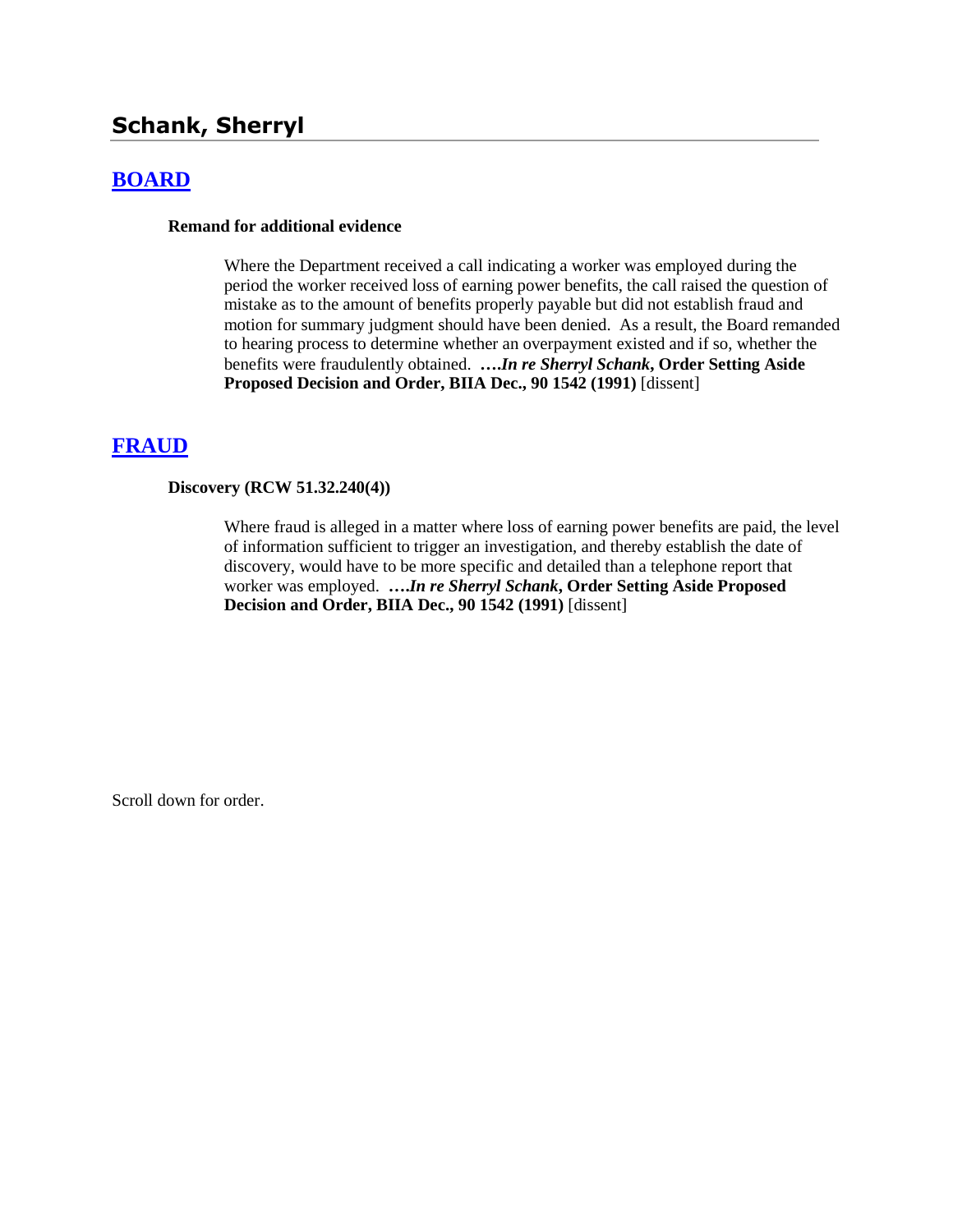### **BEFORE THE BOARD OF INDUSTRIAL INSURANCE APPEALS STATE OF WASHINGTON**

**) ) ) )**

**) )**

**IN RE: SHERRYL A. SCHANK ) DOCKET NO. 901542**

**ORDER SETTING ASIDE PROPOSED DECISION AND ORDER, DENYING MOTION FOR SUMMARY JUDGEMENT, AND REMANDING APPEAL TO THE HEARING PROCESS**

### **CLAIM NO. K-379415**

APPEARANCES:

Claimant, Sherryl A. Schank, by Goodwin, Grutz, & Scott, per Daniel R. Fjelstad

Employer, Thrifty Foods & Burlington, Inc., by Paul J. Chapman, Comptroller for Thrifty Foods and by Duane Anderson, Manager, Arlington Store

Department of Labor and Industries, by The Office of the Attorney General, per Donna Brown, Assistant, and Whitney Cochran, Paralegal

This is an appeal mailed by the claimant, Sherryl A. Schank, on March 23, 1990, and received by this Board on March 26, 1990, for an order of the Department of Labor and Industries dated January 22, 1990 which demanded that the claimant refund to the Department an overpayment of benefits in the amount of \$4,175.35, plus a penalty of 50 percent of that amount pursuant to RCW 51.32.240, for a total of \$6,263.01, on the grounds that such overpayment was induced by fraud. The proposed Decision and Order is **SET ASIDE, SUMMARY JUDEGEMENT DENIED, AND THE APPEAL REMAND TO THE HEARING PROCESS**.

## **DECISION**

Pursuant to RCW 51.52.104 and RCW 51.52.106, this matter is before the Board for review and decision on a timely Petition for Review filed by the Department of Labor and Industries to a Proposed Decision and Order issued on March 15, 1991 in which the order of the Department dated January 22, 1990 was reversed, and the matter remanded to the Department to issue an order stating that the Department discovered the fraud on January 20, 1989; that the Department failed to demand repayment within one year of the discovery of the fraud; and that demand for repayment of time-loss or loss of earning power benefits and penalties for that period it time-barred pursuant to the provisions of RCW 51.32.240(4).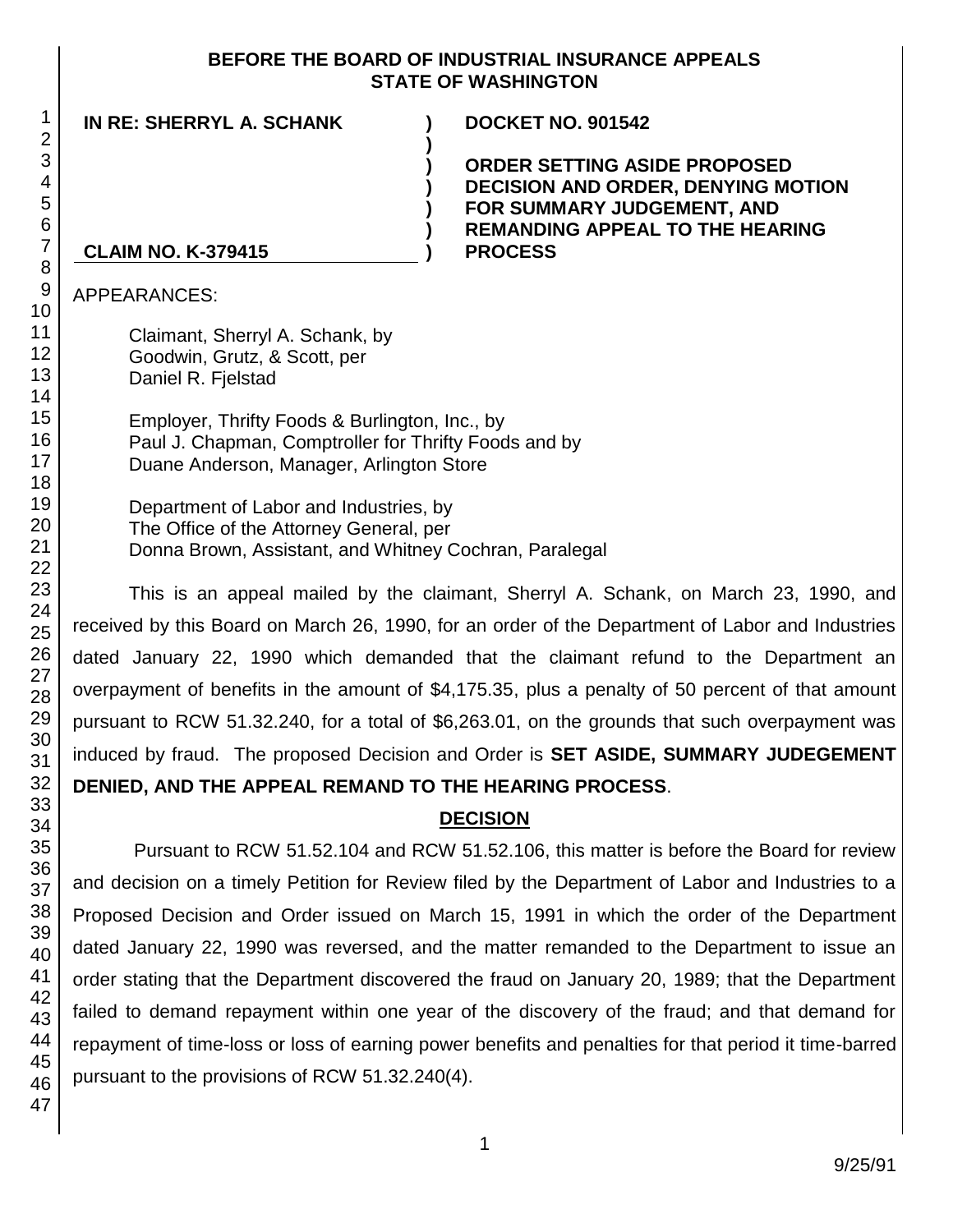This matter was presented for decision on a summary judgment motion brought by the claimant. Ms. Schank alleges that the Department order demanding repayment of benefits plus a 50 percent penalty is time-barred since it was not made within one year of the discovery of the fraud as required by RCW 51.32.240(4). The essential facts of the case for the purpose of review the propriety of the summary judgment motion are not in dispute and are adequately set forth in the Proposed Decision and Order.

The issue is what constitutes "discovery of the fraud". Did the Department discover the fraud when it received a telephone call from Mr. Chapman, the comptroller for the employer, on January 20, 1989, providing information as to Ms. Schank's hours and wages during the period in dispute? Or, was the fraud discovered later when the Department received a memorandum and payroll records on January 23, 1989?

We have previously discussed the issue of what constitutes "discovery of the fraud". In re Robert A. Carder, BIIA Dec., 69,461 (1988). In Carder we stated "[t]he Department discovers fraud when it has sufficient facts in hand to commence an investigation." Carder at 6. We also cited Washington case law in support of the rule that a mere suspicion of fraud is insufficient to charge a party with possession of specific facts or evidence to require the party to exercise due diligence in investigating the fraud. Carder at 5. In Carder, it was not necessary for us to determine whether a telephone tip amounts to the kind of information which would constitute "discovery" of fraud. Carder at 6. That issue is presented by this case.

Based on the facts presented here, we find that the information provided by Mr. Chapman in the telephone call of January 20, 1989 was not sufficient to raise more than a suspicion of fraud. The Department did not "discover" the fraud until it received the payroll records and memorandum from the employer. An important distinction between this case and Carder is that Ms. Schank was receiving loss of earning power benefits – not full time loss compensation – during the period in question. The distinction between loss of earning power (LEP) benefits and time loss benefits is that one is a partial remedy and the other is exclusive. In a time loss situation any employment would be inconsistent with the benefit, whereas in a situation where LEP is paid, some employment is expected. Information that someone is working while receive LEP should not raise the same level of concern as it would in a time loss case. Therefore, if fraud is alleged where LEP is being paid, the level of information to trigger an investigation would have to be more specific and detailed.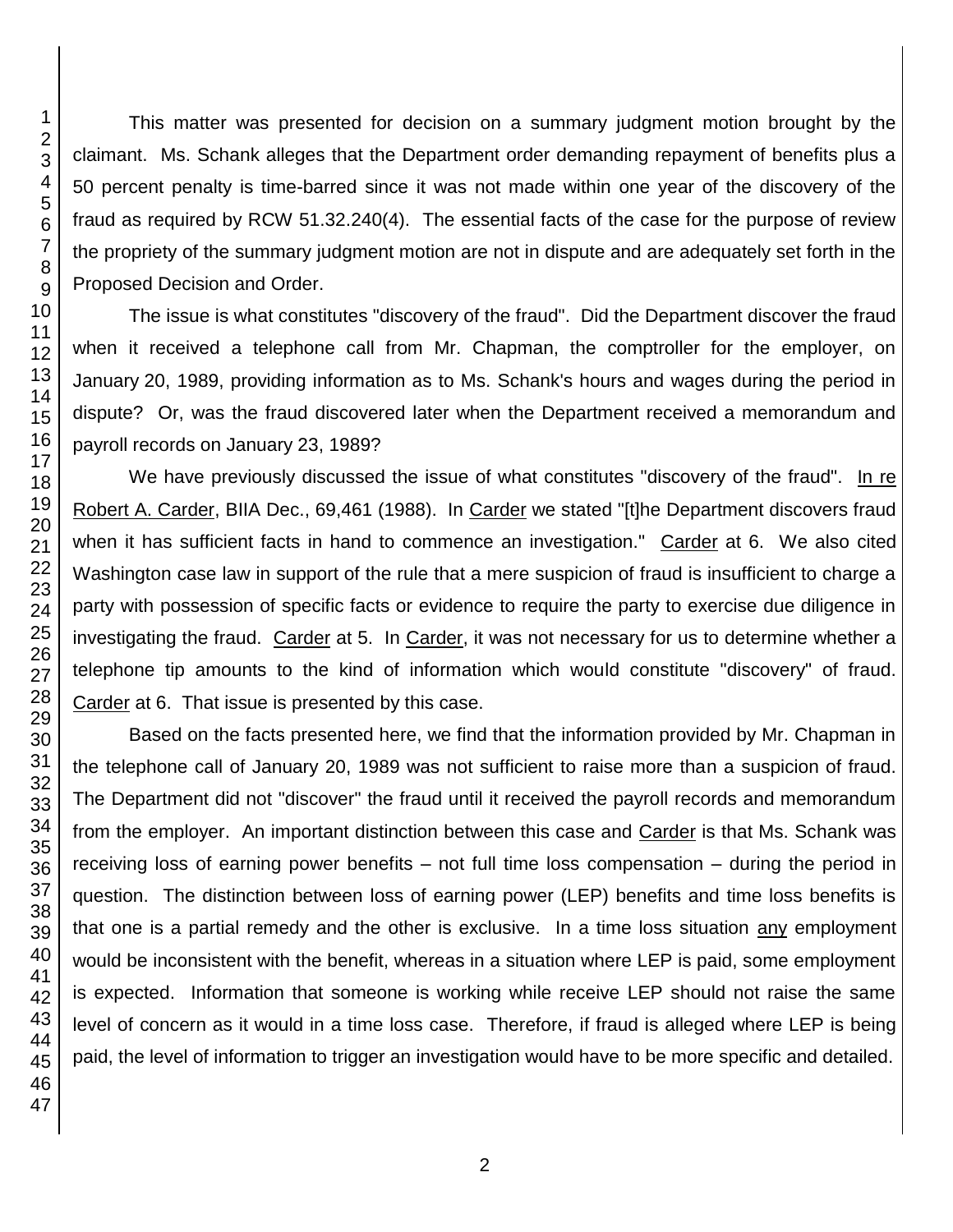The telephone message left at the Department on January 19, 1989 only stated that there was a question as to the appropriateness of loss of earning power benefits and/or the wage amount. This information is not sufficient to constitute "discovery" of fraud; it may only have indicated innocent mistake as to claimant's wage a mount and/or calculation of loss of earning power benefits.

The telephone call on January 20, 1989 between Mr. Chapman and an unidentified Department employee provided specifics as to Ms. Schank's hourly wages, average hours worked, and average bimonthly pay. Our Industrial Appeals Judge found this information to be sufficient to charge the Department with the necessary knowledge of facts or circumstances so as to constitute "discovery". We disagree. If Ms. Schank had been receiving full time loss compensation, this information may well have been sufficient, particularly in light of the fact that the comptroller of the company provided the information. Yet the Department obviously already had knowledge that Ms. Schank was working at least part-time, since she was receiving loss of earning power benefits. However, until the payroll records were received, the question of the extent to which Ms. Schank was entitled to loss of earning power benefits could not be addressed.

We are not saying here that a particular way of delivering the information to the Department controls on the issue of "discovery of fraud". Rather, we are saying that, based on the facts of this case when considered with the particular problem presented in a loss of earning power situation, that the Department did not discover the fraud until the documentation had been received on January 23, 1989.

In a motion for summary judgment, all reasonable inferences must be resolved against the moving party. In re David H. Potts, BIIA Dec., 883822 & 88 3115 (1989), citing Hash v. Children's Orthopedic Hospital, 110 Wn. 2d 912, 757 P.2d 507 (1988). We cannot say that the employer's phone call on January 20, 1989 indicated anything more than information and a request for an inquiry as to whether Ms. Schank was receiving excessive loss of earning power benefits. It raised the question of mistake as to amount of benefits properly payable, but not that there was fraud on the claimant's part. At most, it may have raised a suspicion of fraud. The memorandum received by the Department on January 23, 1989 was the first time the Department had information contending that Ms. Schank was falsely reporting her income.

In addition to the issue of the date of discovery of the fraud, Ms. Schank alleges that the oneyear period in which the Department must demand or order repayment does not end until the order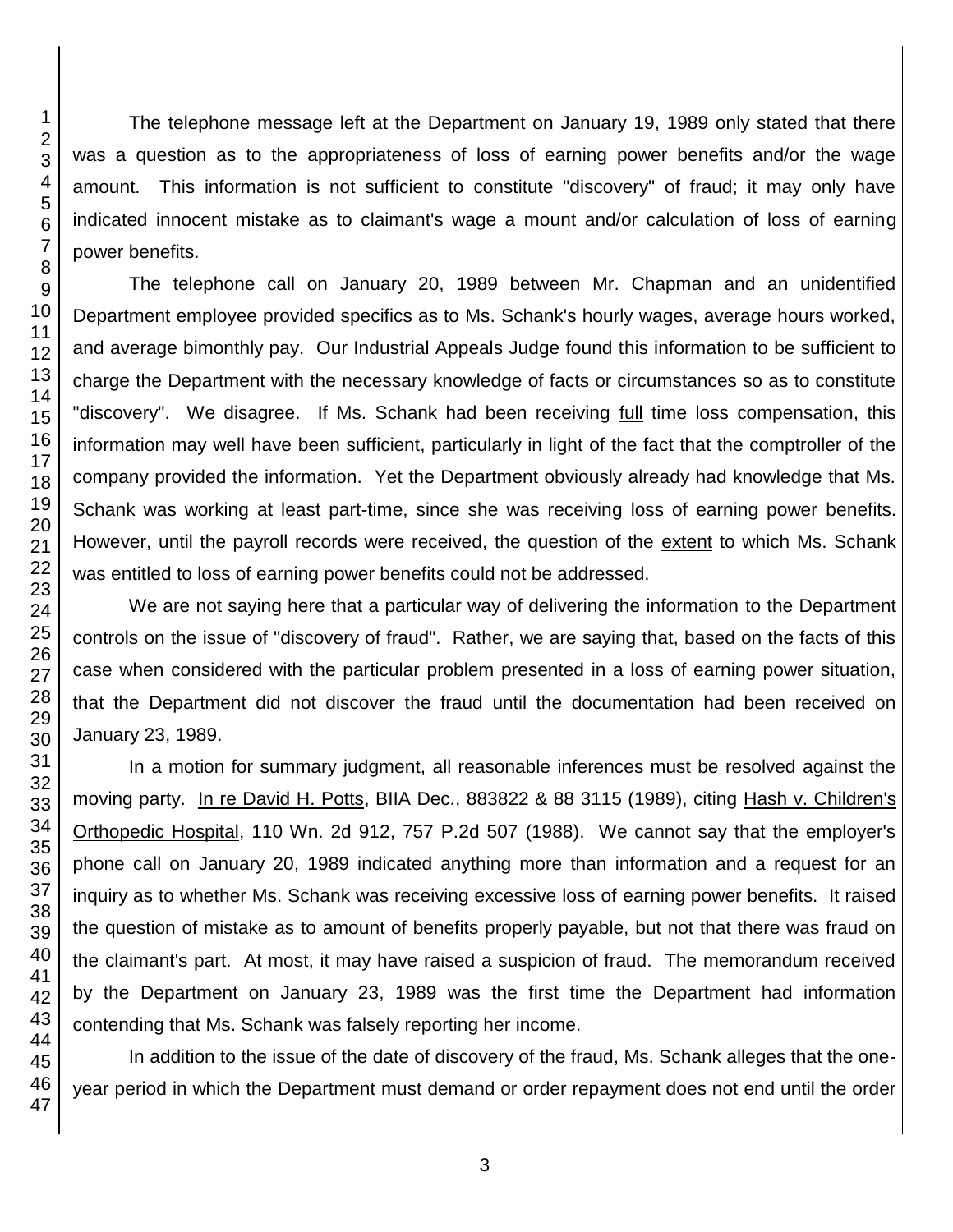is communicated to the claimant. Ms. Schank argues the repayment order mailed on January 22, 1990 could not have been received any earlier than January 23, 1990. Since we have found that discovery of the fraud took place on January 23, 1989, she alleges the one-year statutory period had run and the repayment demand was time-barred. Again, we disagree.

RCW 51.32.240(4) states, ". . . Such repayment or recoupment must be demanded or ordered within one year of the discovery of the fraud." There are no Board or appellate court decisions construing the terms "demanded or orderd". In support of her position, Ms. Schank cites both Board and appellate decision which discuss what constitutes "filing" and "communicated" under the provisions of Title 51 RCW. We do not find these decisions helpful. Generally, where a term is not defined, that term must be accorded its plain and ordinary meaning unless a contrary intent appears. Dennis v. Dep't of Labor & Indus., 109 Wn. 2d 467, 745 P.2d 1295 (1987). We have had an opportunity to construe other time limitations imposed by statute to determine if the Department has acted in a timely fashion. RCW 51.52.069 (sixth proviso) provides that the Department "within the time limited for appeal, or within thirty days after receiving a notice of appeal" may hold the order under appeal in abeyance. We have held that it is the date the abeyance decision is made, rather than the date it may have been mailed to the parties, which determines whether the Department has acted in time. In re Benson Wood, Dckt. No. 90 1810 (May 3, 1990). Further, it would lead to absurd results if the Department had to attempt to predict when its orders will be received in order to comply with the one-year requirement of RCW 51.32.240(4). The enforcement of the Department's demand order may be contingent on a party's receipt of the order; but, that does not affect the timeliness of when the demand is made.

After consideration of the Proposed Decision and Order, the Petition for Review, and the Response to the petition for Review, and a careful review of the entire record before us, we are persuaded that the Proposed Decision and Order which granted the claimant's summary judgment is incorrect. We deny the summary judgment motion and remand the appeal to the hearing process to determine whether an overpayment of benefits to Ms. Schank exists and, if so, whether those benefits were fraudulently obtained.

The parties are advised that this order is not a final decision and order of the Board within the meaning of RCW 51.52.110. At the conclusion of the proceedings the Industrial Appeals Judge shall, unless the matter is dismissed or resolved by agreement of the parties, enter a Proposed Decision and Order containing findings and conclusions as to each contested issue fact and law,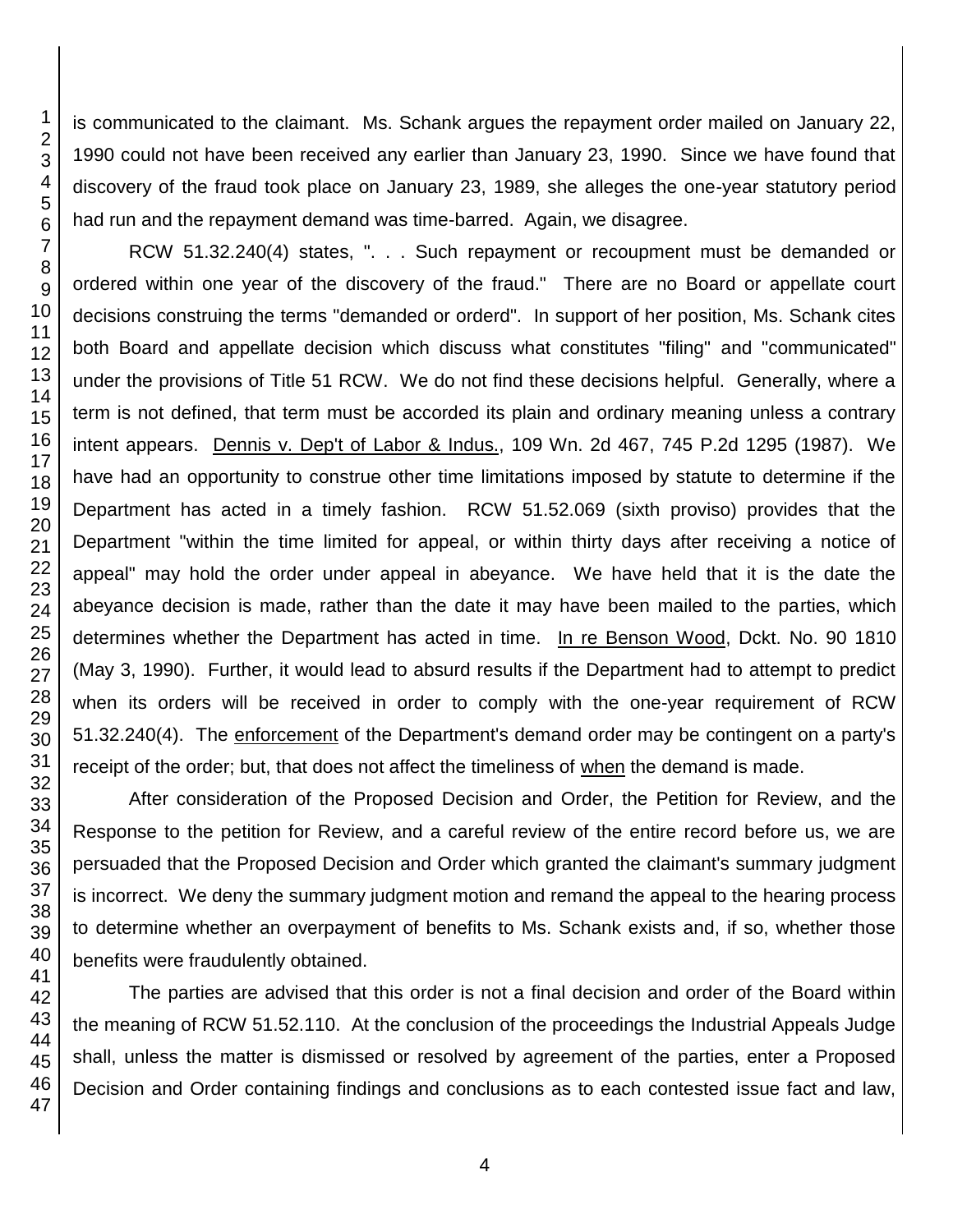consistent with this decision. Any party aggrieved by such Proposed Decision and Order may petition the Boar for review of such further Proposed Decision and Order, pursuant to RCW 51.52.104.

It is so ORDERED.

Dated this 25<sup>th</sup> day of September, 1991.

#### BOARD OF INDUSTRIAL INSURANCE APPEALS

| Chairperson |
|-------------|
|             |
|             |
| Member      |
|             |

### **DISSENT**

The majority finds that the detailed wage information provided by the comptroller for the employer to the Department is insufficient to constitute "discovery" of fraud. I disagree. As pointed out in our industrial appeals judge's Proposed Decision and Order, Carder requires only knowledge of fact or circumstances, not the possession of documentary evidence. Carder at 5.

It is significant to note that the telephone tip the Department received on January 20, 1989 was not an anonymous tip, as distinguished from the tip received in Carder. The call was from Paul Chapman, the employer's comptroller, the same employer for whom Ms. Schank worked at the time of her injury. In the call, Mr. Chapman provided the Department with specific information as to Ms. Schank's hourly wage, average hours worked, and income per month. As the employer on the claim, Mr. Chapman had knowledge of Ms. Schank's wages and hours at the time of injury as well as the specifics of any difference in wages that existed to justify the payment of loss of earning power benefits.

In Carder we said "[t]he Department discovers fraud when it has sufficient facts in hand to commence an investigation." Carder at 6. Sufficient facts were in hand on January 20, 1989. Receipt of the documentation on January 23rd was merely part of the investigative process. To find otherwise is to reward the Department for its lack of diligence in pursuing this matter. By August 14, 1989, a Department investigator had completed his investigation and recommended the issuance of a fraud order. Nevertheless, the order was not issued until January 22, 1990, more than one year after the Department had sufficient facts in hand. The Department gambled on the date of "discovery" of the fraud, and lost.